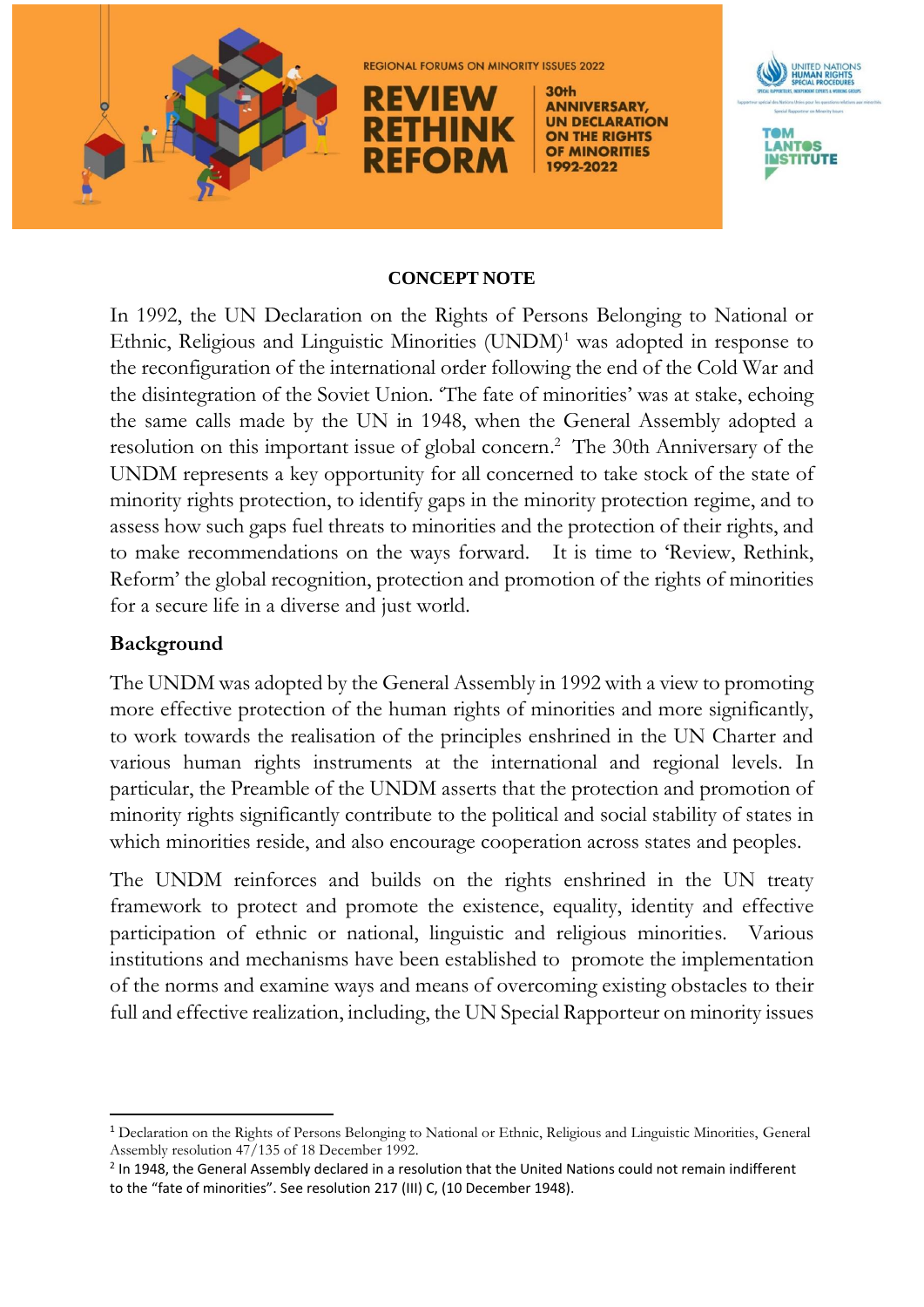and the UN Forum on Minority Issues.<sup>3</sup> The UNDM is a non-binding declaration that remains the only global instrument that deals specifically with minority rights while Article 27 of the International Covenant on Civil and Political Rights, Article 30 of the Convention on the Rights of the Child<sup>4</sup> and Article 5 of the UNESCO Convention against Discrimination in Education<sup>5</sup> are legally binding provisions at the international level protecting minority rights. In addition, the UN Convention on the Prevention and Punishment of the Crime of Genocide (1948)<sup>6</sup>, adopted largely in response to the atrocities of World War II, protects the right of minorities to exist by prohibiting "acts committed with intent to destroy a national, ethnical, racial or religious group." Meanwhile, the International Convention on the Elimination of All Forms of Racial Discrimination (1965) <sup>7</sup> upholds the right of all to equality by prohibiting discrimination of the basis of "race, colour, descent, or national or ethnic origin". The Committee on the Elimination of Racial Discrimination has employed an expansive interpretation of race under the Convention, and has shown a clear concern for linguistic and religious minorities as well, particularly when there is an ethnic or racial component to the discrimination faced by such groups.<sup>8</sup>

Yet, despite it being fifty years since Article 27 of the ICCPR came into effect and thirty years since the UNDM's adoption, we are at a juncture yet again where gaps in the minority rights protection regime are evident in the face of grave violations.

Minorities continue to remain vulnerable to oppression and face denial of their human rights in every corner of the globe. More than three quarters of the world's stateless are persons who belong to minorities<sup>9</sup>, and in many countries around the same proportion are the targets of hate speech and hate crimes<sup>10</sup>. Most of the world's violence and conflict target minorities on the basis of their religious, linguistic, cultural, racialised and ethnic identities. These attacks have manifested in various

**<sup>.</sup>** <sup>3</sup> The Working Group on Minority Issues was its predecessor but essentially served the same function of providing a forum for dialogue, to raise awareness, understanding and mutual respect between minorities and governments and to make recommendations for peaceful and constructive resolutions to minority issues.

<sup>4</sup> UN General Assembly, Convention on the Rights of the Child, 20 November 1989, United Nations, Treaty Series, vol. 1577, p. 3

<sup>5</sup> UN Educational, Scientific and Cultural Organisation (UNESCO), Convention Against Discrimination in Education, 14 December 1960

<sup>6</sup> Convention on the Prevention and Punishment of the Crime of Genocide, 9 December 1948, United Nations Treaty Series (UNTS), vol. 78, p. 277.

 $7$  UN General Assembly, International Convention on the Elimination of All Forms of Racial Discrimination, 21 December 1965, United Nations, Treaty Series, vol. 660, p. 195

<sup>8</sup> David Keane and Joshua Castellino, 'Is the International Convention on the Elimination of All Forms of Racial Discrimination the de facto minority rights treaty?'. In Carla Buckley, Alice Donald and Philip Leach (*eds.*). *Towards Convergence in International Human Rights Law: Approaches of Regional and International Systems.*  (Brill/Nihjoff 2016)

<sup>9</sup> *"This is Our Home": Stateless Minorities and Their Search for Citizenship, UNHCR Statelessness Report 2017*, available at https://www.unhcr.org/ibelong/wp-

content/uploads/UNHCR\_EN2\_2017IBELONG\_Report\_ePub.pdf.

<sup>10</sup>OSCE Office for Democratic Institutions and Human Rights, *2019 Hate Crime Data Key Findings* available at https://hatecrime.osce.org/infocus/2019-hate-crime-data-now-available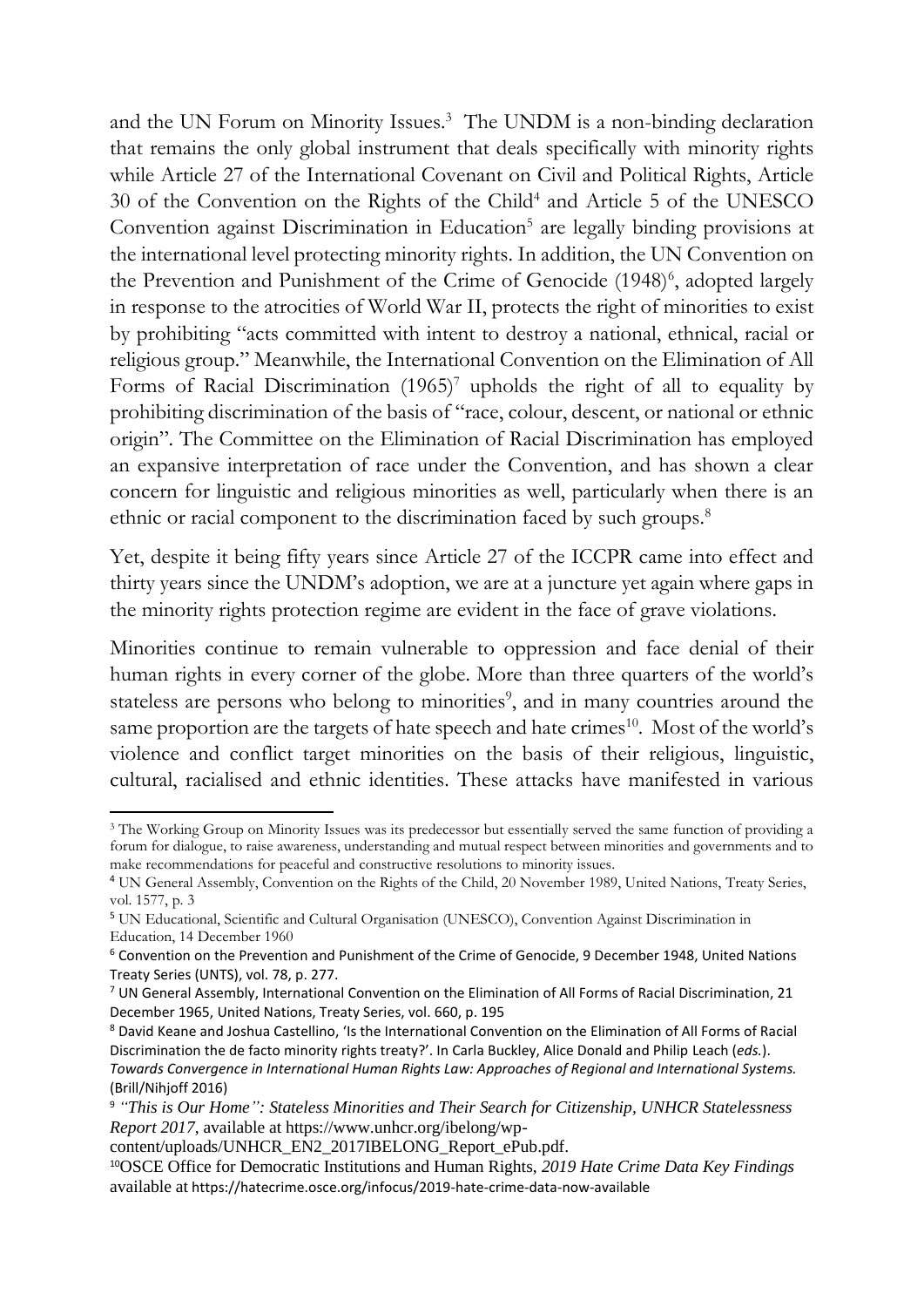forms and domains ranging from online attacks, threats and hate speech to physical acts of aggression, assault, murder and even mass rape, ethnic cleansing and genocide. The coordinated and orchestrated nature of many of these attacks demonstrate the complex historical, territorial, and structural inequities that continue to manifest due to a lack of trust, unequal distribution of resources and powers, and most crucially, a lack of civic space for minority communities to participate in society safely. On a global scale, violations of minority rights continue unabated and have reached a crisis point which must be addressed urgently and effectively.

## **Rationale for Regional Forums**

The four regional forums on the 30<sup>th</sup> Anniversary of the UNDM take place in 2022. They follow **three sets of regional forums** on *minority language rights* (2019,); *hate speech* (2020); *conflict prevention* (2021). All regional forums have been convened by the current UN Special Rapporteur on minority issues (SRMI), Dr Fernand de Varennes.

The **purpose** of the regional forums is to broaden minority, expert, state and international organisation (IO) participation in the principal review mechanism of the UNDM: the UN Forum on Minority Issues. Participation is geared towards the drafting of regional recommendations on select minority rights discussed annually by the UN Forum. These regional recommendations inform the work of the SRMI, and the regional forums more broadly inform the work of the UN Forum in Geneva.

The **process of the regional forums** has been shaped around the production of recommendations on particular minority rights discussed each year. The final set of recommendations are proposed by minorities, experts, states and IOs and they are collated and organised thematically during the two days of the regional forums by the organisers.

In support of the Special Rapporteur's regional forums, the UN General Assembly adopted Resolution A74/165 on the "Effective promotion of the Declaration on the Rights of Persons Belonging to National or Ethnic, Religious and Linguistic Minorities" on 18 December 2019:

26. [The General Assembly] Invites the Office of the High Commissioner, United Nations entities and Member States to support and collaborate in the organization of regional forums on minority issues initiated by the Special Rapporteur in accordance with his mandate, in order to complement and enrich the work and recommendations of the [UN] Forum on Minority Issues.

## **Objectives**

The **overall purpose** of the four regional forums is to undertake a critical assessment of the problem-solving capacity of the UNDM through a gap analysis focusing on the normative framework, institutions and mechanisms, and the effectiveness of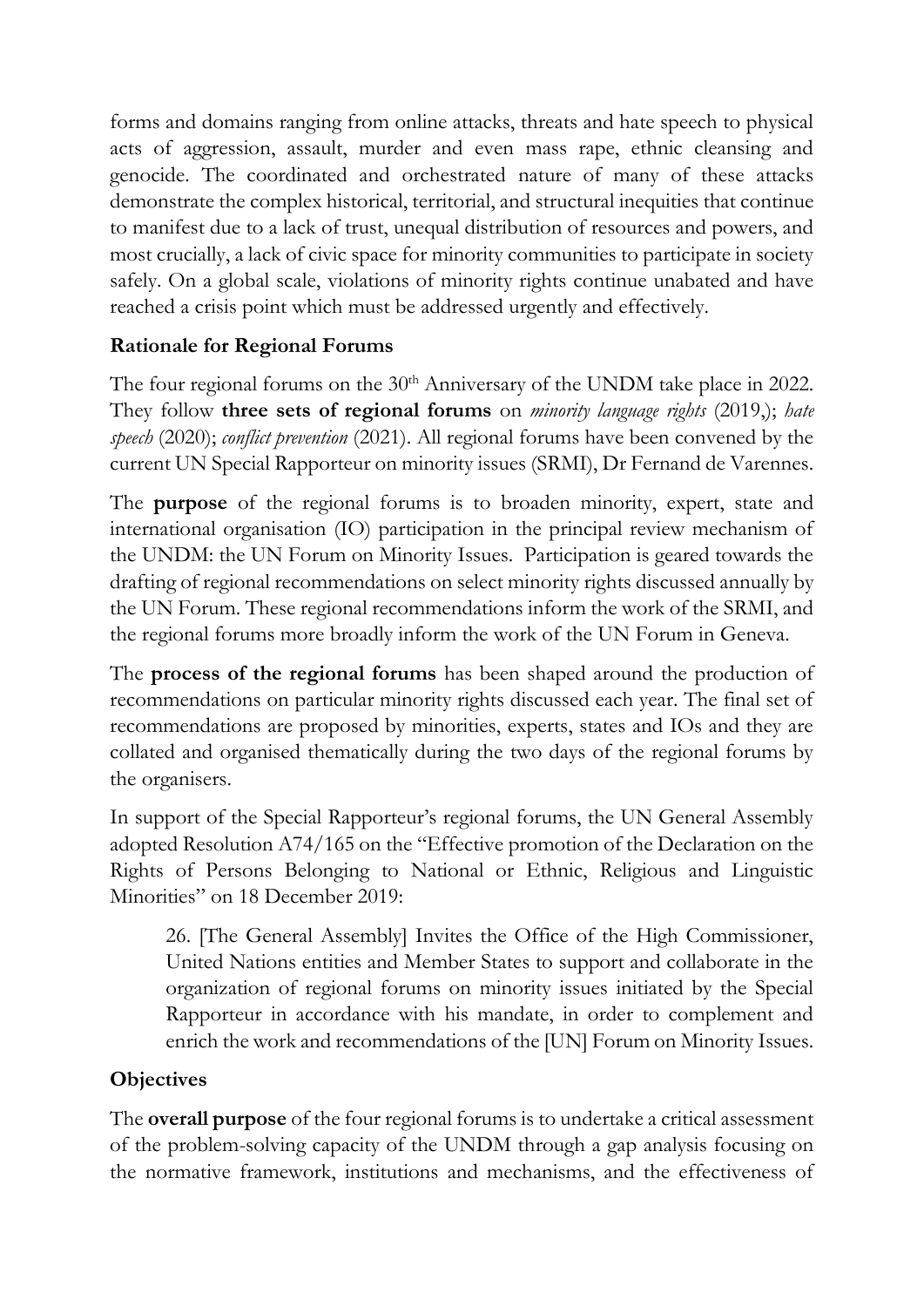participation. The aim is to formulate concrete recommendations for the improvement of the regional and global minority protection regimes.

Specific objectives include:

- Identify how the existing global and regional minority protection regimes (norms, institutions and mechanisms) can be improved to be more effective at preventing and addressing domestic minority rights violations and at the promotion of minority rights;
- Assess the ways regional forums can bridge the gaps between domestic, regional and global protection regimes;
- Design action plans and platforms for local, regional and global civil society cooperation for the effective implementation of minority rights;
- Based on the presentations and discussions held at the regional forums, develop specific recommendations to address the gaps identified in relation to the improvement and effectiveness of the global and regional minority protection regimes.

These regional insights will feed into the thematic work of the Special Rapporteur on Minority Issues for his report to the 52nd session of the UN Human Rights Council in March 2023. Furthermore, discussions at the regional forums will also inform the work and recommendations of the 15th Session of the UN Forum on Minority Issues, which will take place in Geneva 1 - 2 December 2022, to mark the occasion of the UNDM's 30<sup>th</sup> Anniversary.

The 30th Anniversary of the UNDM marks a critical turning point, a pivot, to put a spotlight on these crucial gaps and to ensure that minority issues and the rights of minorities are mainstreamed into the UN's agenda more concretely going forward, hence the theme for this year's forums 'Review, Rethink, Reform'.

## **Areas of Discussion:**

## *A. Normative framework: existing norms and interpretations*

In assessing the normative framework with respect to gaps in its scope, substance, and knowledge base, this session will address a number of fundamental questions, including:

- What is the scope of the UNDM, which groups does it cover, and who is left without protection? How can the scope of the normative framework be made more relevant and effective?
- In its 9 articles, the UNDM covers a range of substantive rights. Which are those aspects of minority existence, including economic and land rights, which need to be strengthened normatively or included into the normative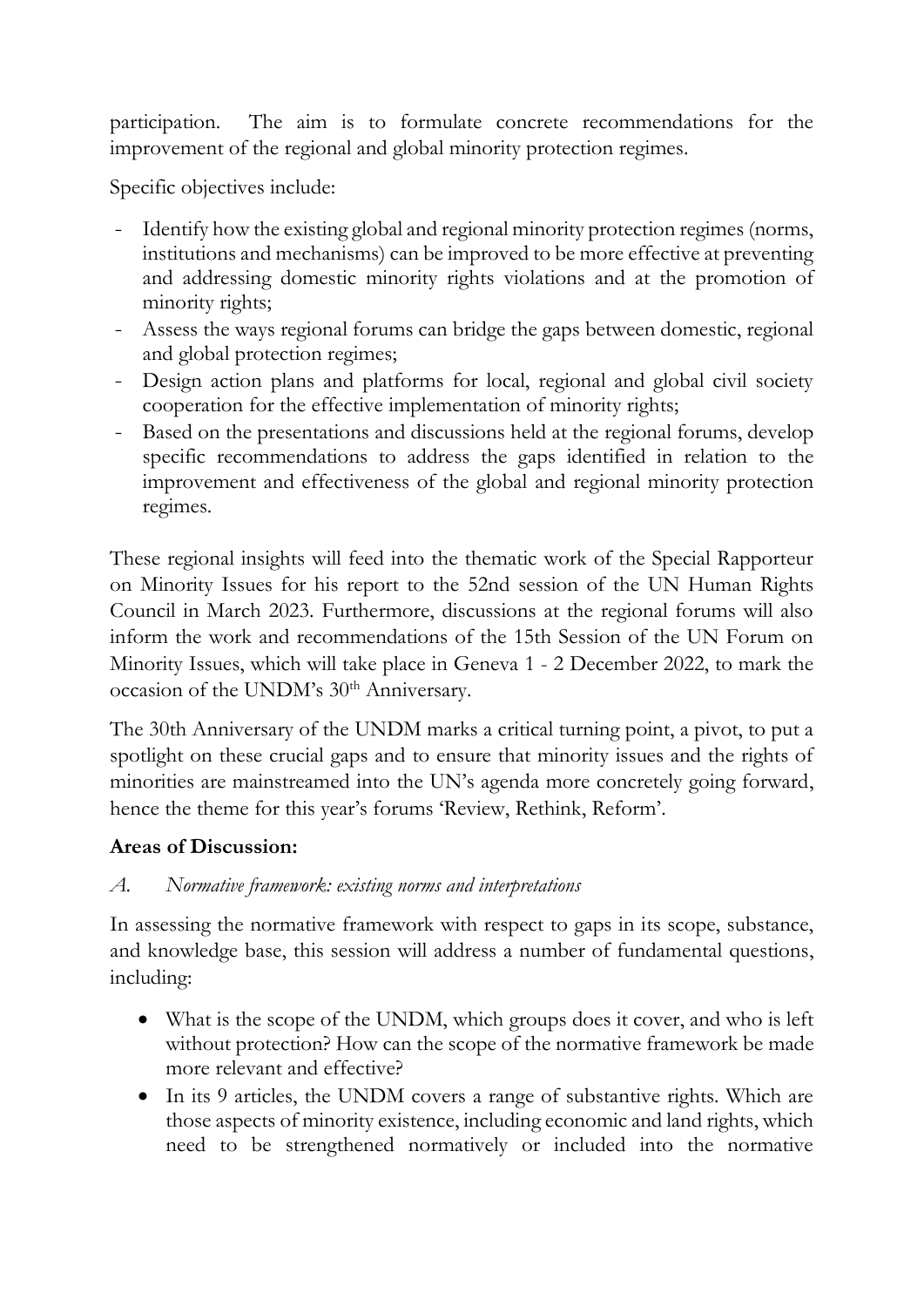framework? How are regional minority experiences translated into the global normative framework?

- Is the current individualist approach to persons belonging to minorities appropriate for achieving individual as well as group protection?
- Is the current normative framework sufficiently robust in terms of its legal strength, accuracy in its formulation, and in its accountability mechanisms?
- How can we mainstream minority rights to make them a core part of the UN's agenda, institutions and mechanisms, including across Special Procedures and regional UN offices and agencies?
- What are some of the best practices and developments from international and regional bodies that present useful models for securing a more effective normative framework?
- How are knowledge and data produced on minority issues used at the local and regional levels to bridge the current gap between normative standards and their implementation?

## *B. Implementation: Institutions, Mechanisms, Policies, and Programmes*

Normative frameworks and the policies and programmes ensuring their implementation need to be underpinned by adequately resourced institutional structures in order to ensure the realisation of rights. This section looks at the principal institutional tools that are available in the UN and at the regional levels for the implementation of minority rights to achieve compliance. At the UN level we look at mechanisms, such as the UN Forum on minority issues, the Special Rapporteur on Minority Issues, the Voluntary Fund, as well as OHCHR policies and programmes including the Minority Fellows Programme launched in 2005. The effectiveness of relevant regional institutions and policies and their interaction with the global level are also in focus. This session will look to address the following key issues:

- How well-resourced and effective are the existing minority rights mechanisms and policies at the level of the UN, and how can they be improved?
- What institutions, mechanisms, policies, and programmes could provide a more comprehensive approach to monitoring state violations of minority rights at the regional level? Can these be mainstreamed as part of existing UN processes, for instance, through reporting by relevant regional bodies to the UN Forum on Minority Issues?
- What roles can National Human Rights Institutions, domestic courts, expert communities, and civil society organisations play in implementing minority rights?
- What can we learn from other UN human rights monitoring mechanisms to strengthen the approach to monitoring minority rights?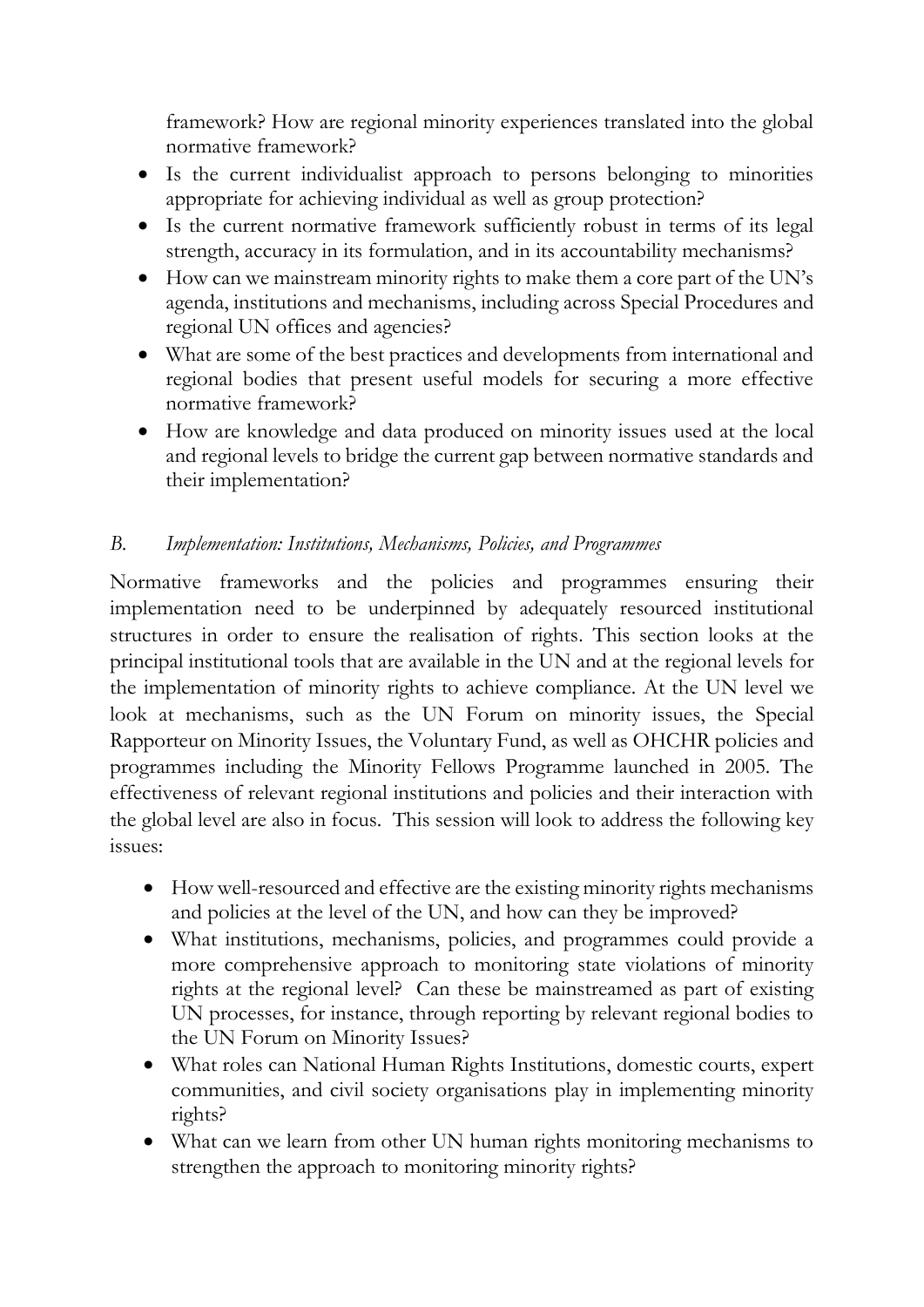#### *C. Minority participation as a procedural and substantive right*

Effective minority participation is a *sine qua non* of effective minority protection since it is a precondition for access to and enjoyment of rights. Minority participation must be ensured procedurally at all levels of decision-making, as well as in specific substantive areas, including public affairs and cultural, social, and economic life. Accordingly, minority representatives must be involved at the local, national, regional and international levels in the formulation, adoption, implementation and monitoring of norms, policies, and decisions affecting them. This session will address the following key issues:

- What procedural mechanisms are in place at the global, regional, and local levels to ensure the effective participation of minorities in all levels of decision-making processes? What accountability mechanisms exist in the event of exclusion, discrimination, or victimisation in relation to minority participation?
- Is the scope of minority participation appropriate? Which specific areas of minority participation need to be strengthened normatively?
- How can global and regional participatory spaces for minorities, such as the UN and Regional Forums on Minority Issues, be strengthened to ensure broader and more effective minority participation?
- Recognising that their advocacy often places minorities and their defenders at a distinct risk of retaliation, targeting and silencing, how do we ensure that participatory spaces for minorities are safe, conducive to sharing experiences, and promote solidarity to empower minority groups?
- How do we build capacities of minority groups to engage in regional and global forums and decision-making spaces? What are the resources and budgetary requirements to facilitate such capacity building on a regular basis to enable meaningful engagement with and participation in regional and global processes and structures?

## D. *Moving Forward: Reforming the Protection and Implementation of the Minority Rights Framework*

In light of the gaps in knowledge, norms, policies, institutions, and compliance with respect to the multilevel minority protection regime, how do we move towards a more relevant and effective framework to protect and implement minority rights and achieve the highest standards of human rights protections for all? Since most recommendations on this question are made under the three thematic areas already discussed, this session will consider several essential additional issues: